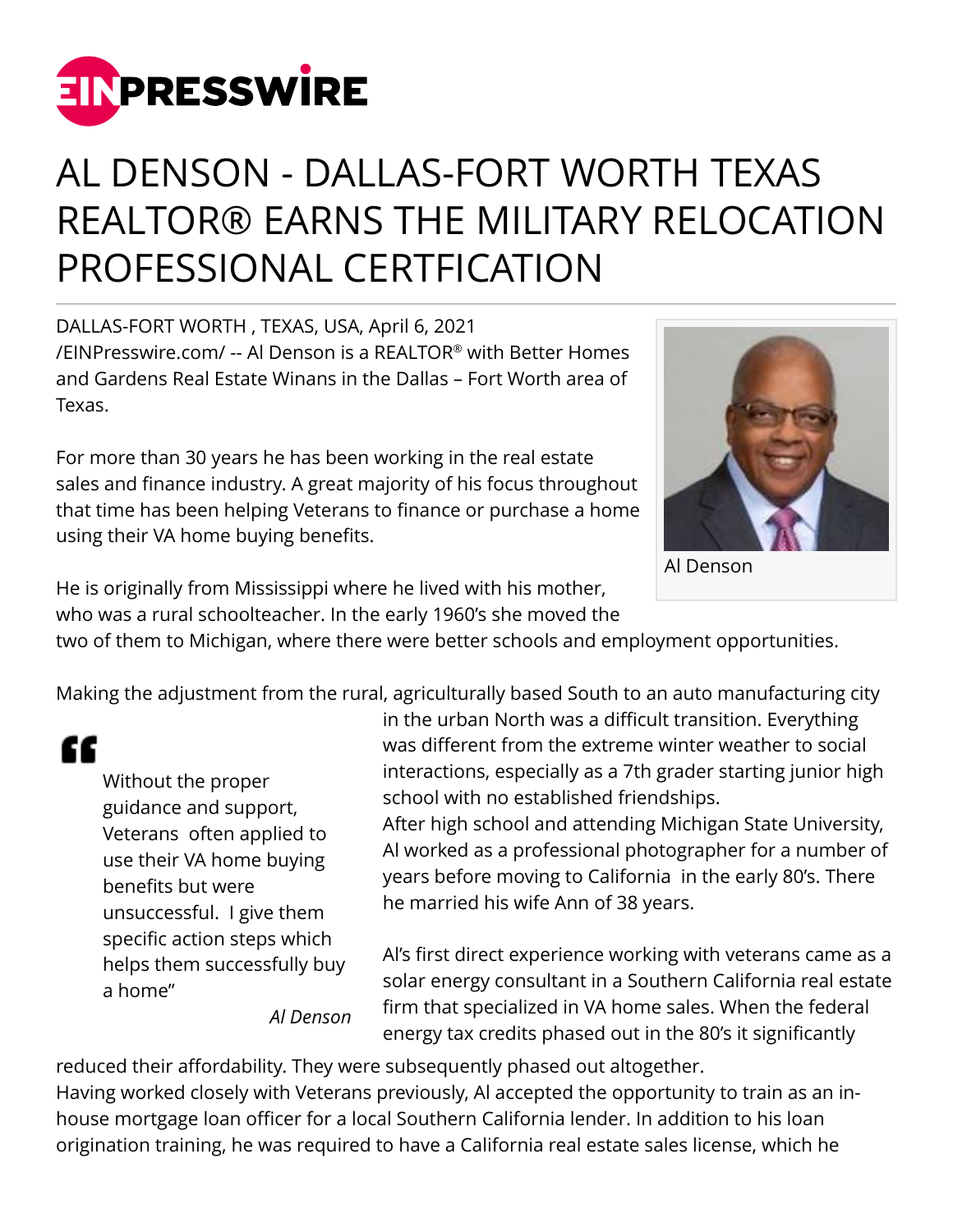obtained in 1987 and held active until May of 1995.

Many of the Veterans that Al met had served in Vietnam and had not been treated respectfully when they returned home. They faced a host of adjustment issues from meaningful employment to health concerns, as well as the difficulty of purchasing a home. Without the proper guidance and support, they often applied to use their VA home buying benefits but were unsuccessful.

It was an extremely difficult conversation explaining to a Veteran who has sacrificed and served honorably, that they did not qualify for a VA home loan. They were told that they were entitled to it but often unable to meet the qualifying criteria. Al learned that by informing Veterans on the home loan application process and giving them specific action steps to improve their credit and financial profile, they were often able to successfully purchase a home using VA benefits.



In 1989 Al became a contract and due diligence underwriter for several national companies that contracted with the Resolution Trust Corporation. This was the agency established by the federal government to manage the assets of failed Savings and Loan banks, which became insolvent and were seized by their regulatory agencies in the mid1980's.

Working all over the country, under different state and regional regulations, reviewing title and mortgage documents that sometimes dated back to the late 1700's, was like going to a mortgage college. The vast exposure, along with the mortgage underwriting skills acquired while performing these duties, gave Al a most comprehensive mortgage banking foundation that covered multiple facets of the industry. With his national mortgage experience, Al advanced his career to regional fulfillment leadership roles. He performed in that capacity for Wachovia, Washington Mutual, JP Morgan Chase, Met Life Bank and USAA Bank.